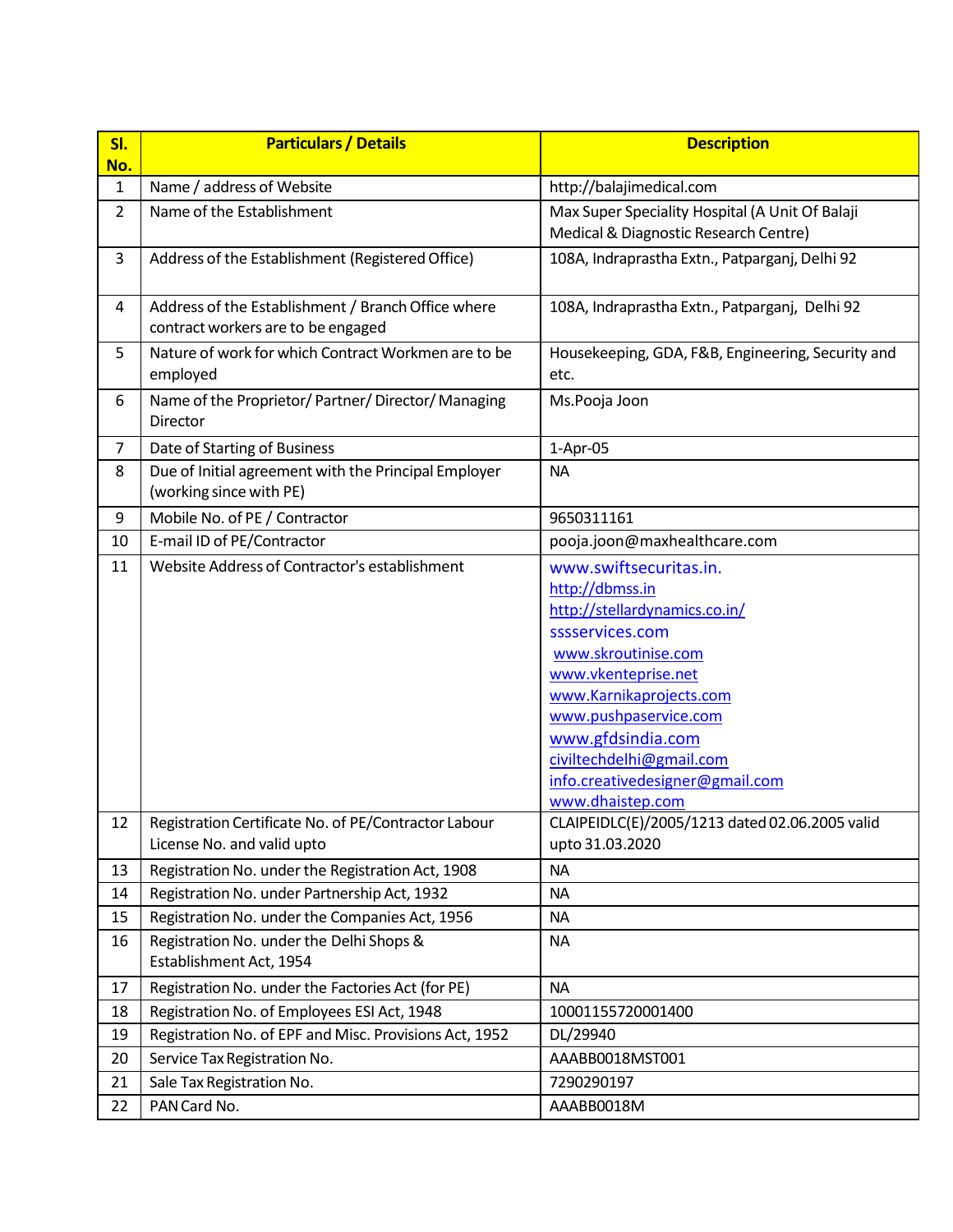| Name and address of Principal Employer establishment: Balaji Medical and Diagnostic Research Centre<br>Name and address of Principal Employer : Ms. Pooja Joon, 108A, Indraprastha Extn., Patparganj, Delhi 92<br><b>Designation: Executive Trustee</b> |                                                                                                                               |                                                           |                                                                   |                                                                   |                                                                                                                                            |                                              |
|---------------------------------------------------------------------------------------------------------------------------------------------------------------------------------------------------------------------------------------------------------|-------------------------------------------------------------------------------------------------------------------------------|-----------------------------------------------------------|-------------------------------------------------------------------|-------------------------------------------------------------------|--------------------------------------------------------------------------------------------------------------------------------------------|----------------------------------------------|
| S.No.                                                                                                                                                                                                                                                   | <b>Name and address of</b><br><b>Contractor's engaged</b>                                                                     | <b>Name of Executive</b><br><b>Partner/Prop./Director</b> | Site / Work<br>place where<br>contract labour<br>is to be engaged | <b>Maximum</b><br><b>Number of</b><br>workers to<br>be<br>engaged | Name &<br><b>Designation of</b><br><b>Authorized</b><br><b>Representative of</b><br>PE for verifying /<br>witness the wage<br>disbursement | Date of<br><b>Payment of</b><br><b>Wages</b> |
| 1                                                                                                                                                                                                                                                       | <b>Swift Securitas Pvt</b><br>Ltd, 2, Rajdhani<br>Enclave, Near Rani<br>Bagh, Pitampura<br>Delhi-110034                       | Mr.Gautam                                                 | Patparganj, Delhi                                                 | 117                                                               | Swati<br>Aggarwal(Sr.<br>Manager-HR)                                                                                                       | on or<br>before<br>07th of<br>Each<br>Month  |
| $\overline{2}$                                                                                                                                                                                                                                          | <b>Stellar Dynamics Pvt</b><br>Ltd, $C-48,3rd$<br>floor, center Industrial<br>area, Phase-1<br>Naraina, New delhi-<br>110028  | Mr.Rahul Raizada                                          | Patparganj, Delhi                                                 | 400                                                               | Swati<br>Aggarwal(Sr.<br>Manager-HR)                                                                                                       | on or<br>before<br>07th of<br>Each<br>Month  |
| 3                                                                                                                                                                                                                                                       | M/S Good Food<br><b>Dietary Services</b><br>HO-42, Priyadasrhini<br>Appartment, A-4,<br>Pachim Vihar, New<br>delhi 110063     | Mr. Vijayant kohli                                        | Patparganj, Delhi                                                 | 161                                                               | Swati<br>Aggarwal(Sr.<br>Manager-HR)                                                                                                       | on or<br>before<br>07th of<br>Each<br>Month  |
| 4                                                                                                                                                                                                                                                       | M/S Eddy<br><b>ServizoLLP</b><br>D-8, Sec-3, Dwarka<br>Sec-3, Delhi-<br>110078                                                | Mr.Randhir                                                | Patparganj, Delhi                                                 | 67                                                                | Swati<br>Aggarwal(Sr.<br>Manager-HR)                                                                                                       | on or<br>before<br>07th of<br>Each<br>Month  |
| 5                                                                                                                                                                                                                                                       | <b>Duos Brain</b><br><b>Management Support</b><br>Services RZC-78,<br>Mahavir Vihar, Sector 1,<br>Dwarka, New Delhi<br>110045 | Mr.Jaiveer                                                | Patparganj, Delhi                                                 | 10                                                                | Swati<br>Aggarwal(Sr.<br>Manager                                                                                                           | on or<br>before<br>07th of<br>Each<br>Month  |
| 6                                                                                                                                                                                                                                                       | <b>OMIIV Human Resource</b><br>LLP, F-114/22, Model<br>Town-II, New Delhi-<br>110009                                          | Mr.Parveen Kumar                                          | Patparganj, Delhi                                                 | 172                                                               | Swati<br>Aggarwal(Sr.<br>Manager                                                                                                           | on or<br>before<br>07th of<br>Each<br>Month  |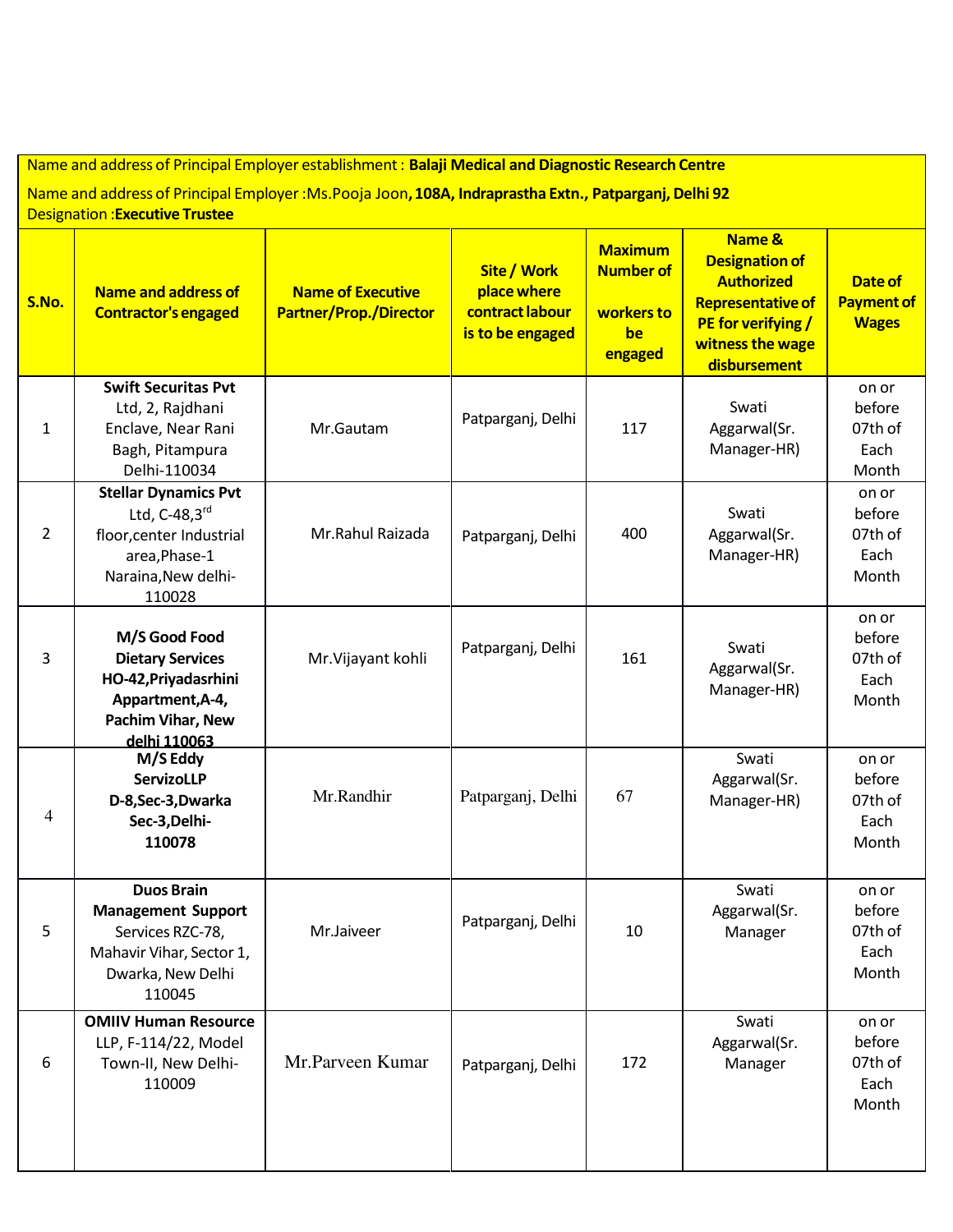Name and address of Principal Employer establishment : **Balaji Medical and Diagnostic Research Centre**

Name and address of Principal Employer : **Lt. Gen. Daljeet Singh (Retd.), 108A, Indraprastha Extn., Patparganj, Delhi 92** Designation :**Executive Trustee**

| S.No.          | Name and address of<br><b>Contractor's engaged</b>                                                               | <b>Name of Executive</b><br><b>Partner/Prop./Director</b> | <b>Site / Work</b><br>place where<br>contract labour<br>is to be engaged | <b>Maximum</b><br><b>Number of</b><br>workers to<br>be<br>engaged | <b>Name &amp;</b><br><b>Designation of</b><br><b>Authorized</b><br>Representative of<br>PE for verifying /<br>witness the wage<br>disbursement | Date of<br><b>Payment of</b><br><b>Wages</b> |
|----------------|------------------------------------------------------------------------------------------------------------------|-----------------------------------------------------------|--------------------------------------------------------------------------|-------------------------------------------------------------------|------------------------------------------------------------------------------------------------------------------------------------------------|----------------------------------------------|
| $\overline{7}$ | New India sanitary<br>engineers<br>B-4 Jungpura-B, New-<br>Delhi-110014                                          | Mr. S. k Rout                                             | SITC of plumbing<br>& fire fitting<br>works                              | 10                                                                | Swati<br>Aggarwal(Sr.<br>Manager-HR)                                                                                                           | on or<br>before<br>07th of<br>Each<br>Month  |
| 8              | Shrilalji refrigeration<br>Industries<br>N-133, Sector-<br>2, DSIIDC, Bawan<br>industrial Area, Delhi-<br>110039 | Mr. Gagan                                                 | SITC of HAVC<br>Work                                                     | 10                                                                | Swati<br>Aggarwal(Sr.<br>Manager-HR)                                                                                                           | on or<br>before<br>07th of<br>Each<br>Month  |
| 9              | V.K Enterprises<br>O-109, Sector-<br>3, DSIDC, Bawan<br>industrial<br>Area, Delhi-110039                         | Mr. Vikrant Kapoor                                        | Civil & fixed<br>furniture work                                          | 10                                                                | Swati<br>Aggarwal(Sr.<br>Manager-HR)                                                                                                           | on or<br>before<br>07th of<br>Each<br>Month  |
| 10             | Karnika projects<br>Pvt.Ltd.<br>A-14 A, Street No-2<br>Bhajnpura, Delhi-<br>110053                               | Mr.Raj Kumar<br>Sharma                                    | SITC of<br>Electrical work                                               | 10                                                                | Swati<br>Aggarwal(Sr.<br>Manager-HR)                                                                                                           | on or<br>before<br>07th of<br>Each<br>Month  |
| 11             | Pushpa sales Pvt.Ltd<br>B-231, Greater Kailash-<br>I, New-Delhi-110048                                           | Mr.Aman                                                   | SITC of Modular                                                          | 10                                                                | Swati<br>Aggarwal(Sr.<br>Manager-HR)                                                                                                           | on or<br>before<br>07th of<br>Each<br>Month  |
| 12             | Civiltech engineers &<br>contracts, A-<br>54/50, santro<br>Tower, Janakpuri, Delhi-<br>110058                    | Ms.Subhanshi Singhal                                      | Water proofing<br>work                                                   | 10                                                                | Swati<br>Aggarwal(Sr.<br>Manager-HR)                                                                                                           | on or<br>before<br>07th of<br>Each<br>Month  |